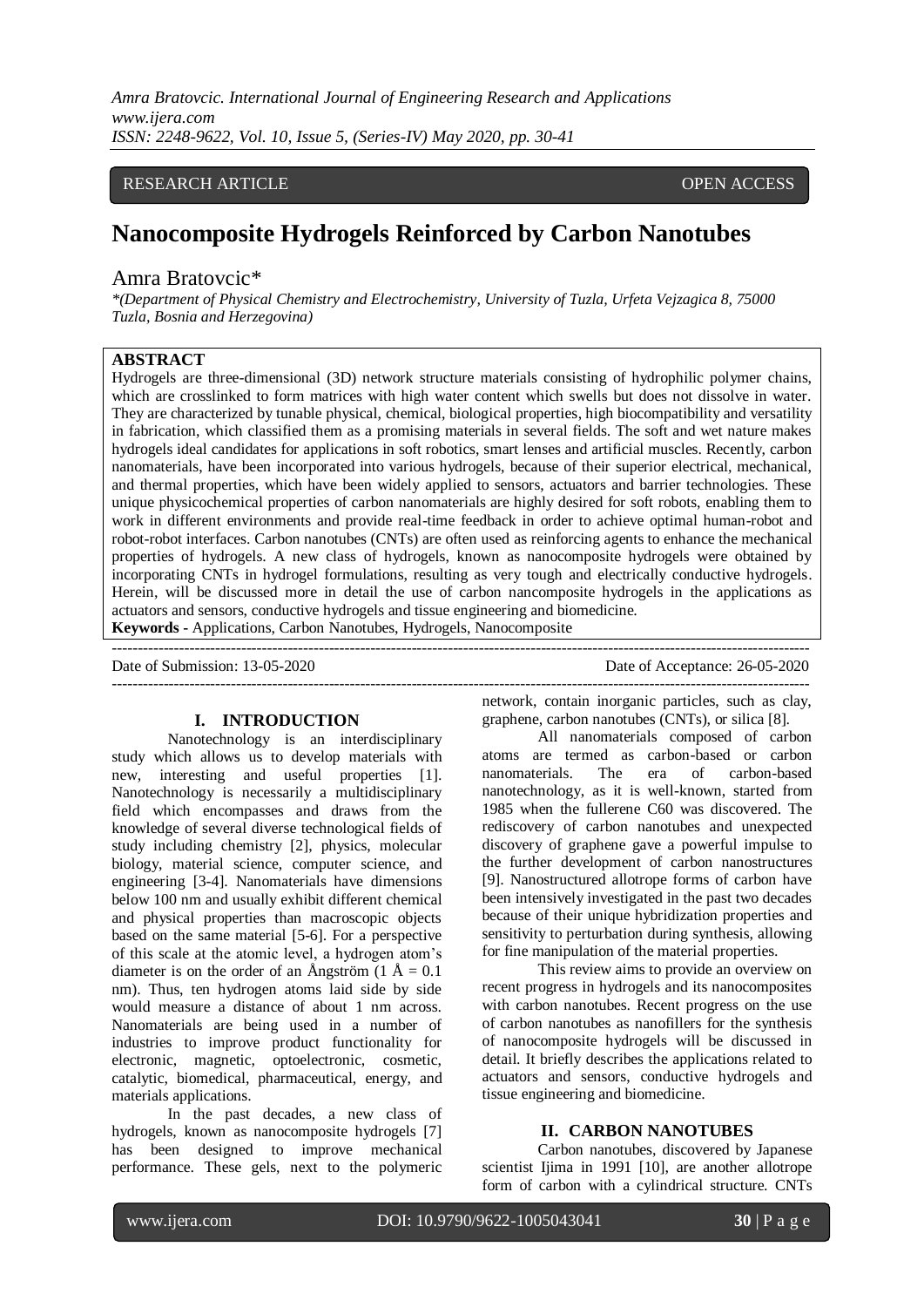was discovered by an early experimental observation of carbon nanotubes by transmission electron microscopy (TEM). CNTs can be described as graphite sheets that are rolled up into cylindrical shapes. The length of CNTs is in the form of micrometers with a diameter of about 100 nm [11]. There are two types of CNTs that are classified according to the number of carbon layers present in them (Figure 1). Single-walled carbon nanotubes (SWCNTs) consist of single graphene layer with diameter varying between 0.4 and 2 nm and usually occurs as hexagonal-packed bundles. Multi-walled carbon nanotubes (MWCNTs) comprises of two or several cylinder, each made up of graphene sheets. The diameter varies from 1 to 3 nm [12].



**Fig. 1.** Representation of single-walled carbon nanotube (SWCNT) and multi-walled carbon nanotube (MWCNT). [13]

The unique structure of CNTs results in many extraordinary properties. CNTs exhibit excellent chemical and physical properties such as high tensile strength, ultra-light weight, special electronic structures and high chemical and thermal stability. In addition to their extraordinary properties, the density of CNTs is around 1.33–1.4  $g/cm<sup>3</sup>$  [14], which is half of the density of aluminium  $(2.7 \text{ g/cm}^3)$ , making them very attractive for lightweight applications. CNTs belong to a promising group of nanomaterials. Because of these exceptional properties, scientists have developed an immense interest in these nanomaterials. These include applications in high-strength composite materials, scanning probe microscopy, field emission sources, nanoelectronics, nanoelectromechanical systems (NEMS), nanorobotics, chemical sensors, bio-nanotechnology, and energy storage. Furthermore, the main applications of carbon nanotube include biomolecule, drug, and drug delivery to the targeted organs, biosensor diagnostic and analysis [15].

Recently, carbon nanomaterials, such as carbon nanoparticles [16-17], carbon nanotubes [18- 20], [21-22], and graphene oxide (GO)[23-24], have been incorporated into various hydrogels, because of their superior electrical, mechanical, thermal properties, high mechanical strength, high specific

area, and low mass density [25] which have been widely applied to sensors [26], actuators [27-28], and barrier technologies [29-30]. These unique physicochemical properties of carbon nanomaterials are highly desired for soft robots, enabling them to work in different environments and provide realtime feedback in order to achieve optimal humanrobot and robot-robot interfaces. Nevertheless, the<br>incompatibility between "hard" carbon incompatibility between "hard" carbon nanomaterials and "soft" hydrogels has been a huge challenge towards full utilization of their intrinsic physicochemical properties in the fabricated soft robots [31].

CNTs are often used as reinforcing agents to enhance the mechanical properties of hydrogels. By incorporating CNTs in hydrogel formulations, it is possible to obtain very tough [32-33] and electrically conductive hydrogels [34-36]. CNTbased nanocomposites represent a versatile platform for developing hydrogels with multiple responsive properties and remarkable mechanical performance. However, there is a concern about the toxic effects of CNTs and, therefore, hydrogel biocompatibility. Studies reported CNT toxicity that seemed to be dose-dependent, but which could be reduced when CNTs are functionalized and incorporated in networks [37]. Most of the reported CNT-based nanocomposite hydrogels contain covalent crosslinks between CNTs and polymer chains, or between polymer chains, with CNTs being only physically embedded in the network [33, 34, 38-40].

#### **III. HYDROGELS**

Both natural and synthetic polymers have been broadly used for the synthesis of hydrogels [41]. The primary natural polymers exploited for fabrication of hydrogels are biodegradable materials such as fibrin [42], collagen [43], hyaluronic acid [44] and alginate [45], that are able to mimic natural tissue constructs [46]. However, their mechanical strength is essentially poor and their composition may vary from one hydrogel to the other. On the other hand, hydrogels that are made of synthetic polymers such as poly(ethylene glycol) (PEG)[47], poly(acrylamide) (PAM)[48] and poly(vinyl alcohol) (PVA)[49] possess controllable chemical and mechanical features. However, they need to be modified to become bioactive by incorporating adhesive molecules upon polymerization [50].

Hydrogels, which are a three-dimensional (3D) network of cross-linked hydrophilic polymer chains with high water content (up to 90 wt%), are highly elastic and soft materials. If these hydrogels contain stimuli-responsive polymer, they can produce drastic changes in their volume in response to environmental stimuli, such as heat, light, and magnetic and electric fields. Particularly, hydrogel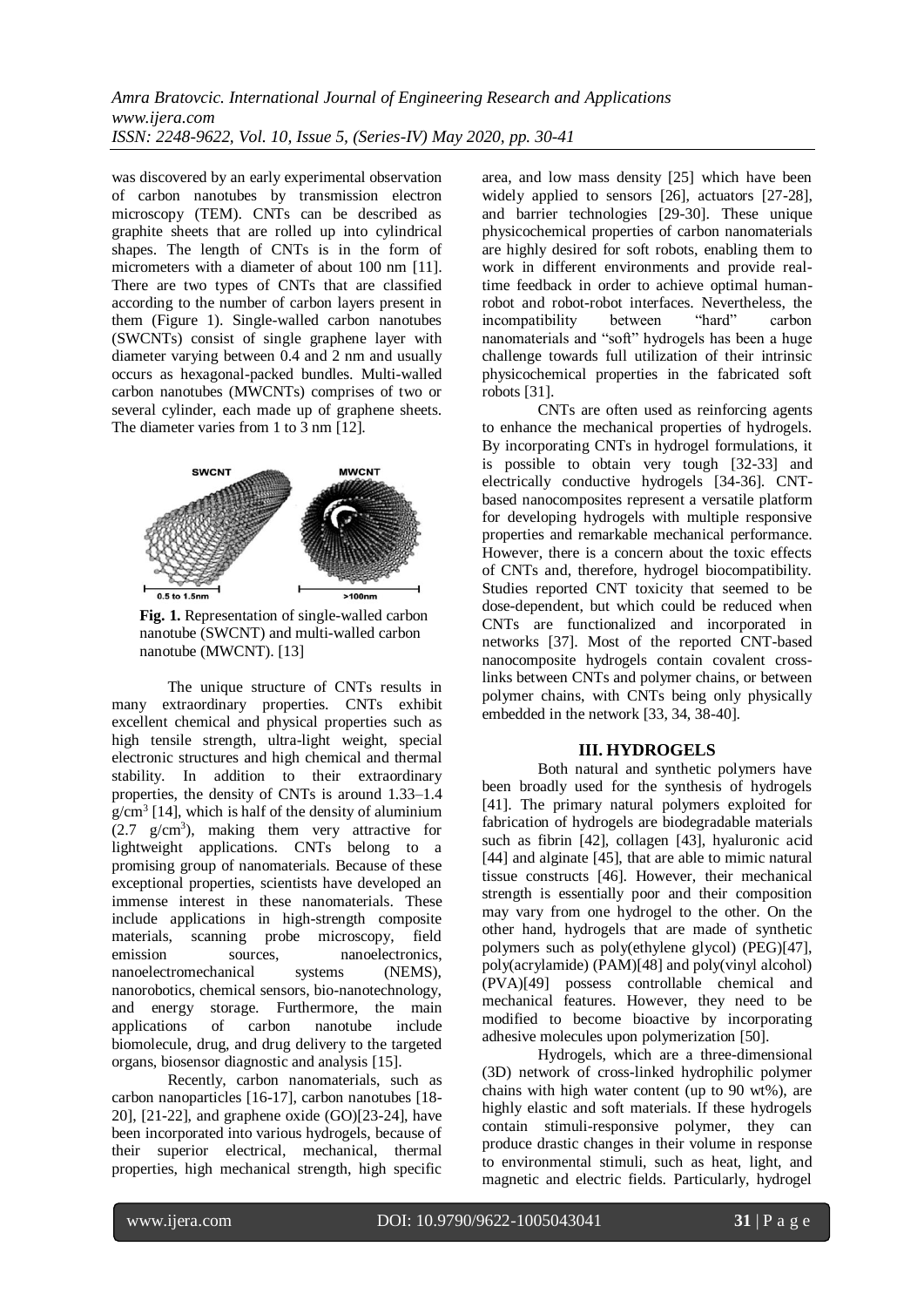actuators, converting the energy received from outside into mechanical motion, can exhibit soft and flexible motions similar to that of living creatures. Owing to the flexibility, biocompatibility, and stimuli sensitivity advantages of hydrogels, they can be utilized in a wide variety of applications, including drug delivery, smart window and soft actuators [51].

Hydrogels are characterized by tunable physical, chemical, biological properties, high biocompatibility and versatility in fabrication, which classified them as a promising materials in several fields. The soft and wet nature makes hydrogels ideal candidates for applications in soft robotics [52- 55], smart lenses [56-57], manipulators [58-59] and artificial muscles [60-61].

In spite of these significant features exhibited by the hydrogels, they still possess many shortcomings, for instance, poor mechanical strength, low strain, low thermal stability, which have restricted their optimal and efficient realization in various fields of science and technology. Unfortunately, most conventional hydrogels are fragile and weak. A major problem is the inhomogeneous distribution of crosslinks and mesh size in the network [62]. The poor mechanical properties have prevented conventional hydrogels from practical applications. A great of trials have been made by scientists and researchers into redesigning and developing new hydrogels with improved and unique properties. In some cases, nanoparticles are functionalized to form covalent bonding or host-guest recognition with polymer chains. Upon loadings, the interactions between polymer chains and nanoparticles gradually rupture to dissipate energy [63].

Hydrogels have been actively investigated considering their high reconfigurability/deformability, low material stiffness, and more importantly, their outstanding biocompatibility, high conformability, as well as intrinsic interfacial adhesion [64-66]. Multifunctional soft robots require enhanced capabilities in mechanical stability, tensile sensation, and stimuli responsiveness which could be achieved by different approaches such as polymer modification, dual-crosslinking strategies, and nanomaterial reinforcement of hydrogels [67-68].

## **III. I NANOCOMPOSITE HYDROGELS**

Nanocomposite (NC) hydrogels can be elongated to more than 1000% of their primary length, and tolerate ~90% compression [7]. Numerous synthetic routes have been developed to synthesize NC hydrogels. However, to tune mechanical properties, nanomaterials have been introduced into polymer networks either via physical

crosslinking or covalent integration. Polymer monomers in physical crosslinking are crosslinked by nanomaterials via physical interactions during their polymerization. In contrast, in the covalent integration, nanomaterials facilitate chemical crosslinking using methods like click chemistry and radical polymerization [69]. Various nanoparticles including ceramic [70], carbon-based [71] and metallic nanomaterials [72] have been incorporated into hydrogel networks to achieve nanocomposites with tuned physical properties and functionality [73].

Chen et al in 2015 prepared a new type of fully physically cross-linked Agar/hydrophobically associated polyacrylamide (HPAAm) DN gels by a simple one-pot method. The Agar/HPAAm DN gel consisting of the hydrogen-bond crosslinked agar gel as the first network and the hydrophobically crosslinked HPAAm gel as the second network. Use of ductile, nonsoft HPAAm gel as the second network can not only effectively dissipate energy and thus greatly enhance the mechanical properties, but also introduce superior self-recovery and selfhealing properties via reversible network reconstruction. At the optimal formulation, Agar/HPAAm gels showed high mechanical strength and toughness, comparable to conventional chemically linked DN gels and superior to hybridlinked DN gels. More importantly, due to its unique physically, reversible network structures, the gels can sufficiently and quickly reconstruct the gel network structures, leading to rapid self-recovery and self-healing from softening and damages without any external stimuli at room temperature.

Xia et al in 2017 have prepared an open porous microgel with high hydrophilicity and great injectability based on double bonded poly-(Lglutamic acid)-g-2-Hydroxyethyl methacrylate (PLGA-g-HEMA) and maleic anhydride-modified chitosan (MCS), with diameter of 200-300 μm, pore diameter of 38 μm, and porosity of 88.3%. The storage modulus of 30 mg/ml of microgel dispersions is 2000 Pa, which is similar to that of the native adipose tissue. The spheroidal stem cell shape and extensive cell-cell connections can be formed in the present microgels to promote adipogenic differentiation and realize adipose tissue regeneration. After injection in vitro, the microgels can maintain high stem cell viability up to 14 days. The extensive Oil Red O staining is observed after adipogenic induction for 14 days. After 12 weeks post-implantation, adipose tissues can be regenerated well. Blood vessels are formed in the neo-generated tissues. The degradation rate of microgels roughly matches with the adipose tissue formation rate.

Takashima et al. in 2012 have prepared a photoresponsive supramolecular actuator which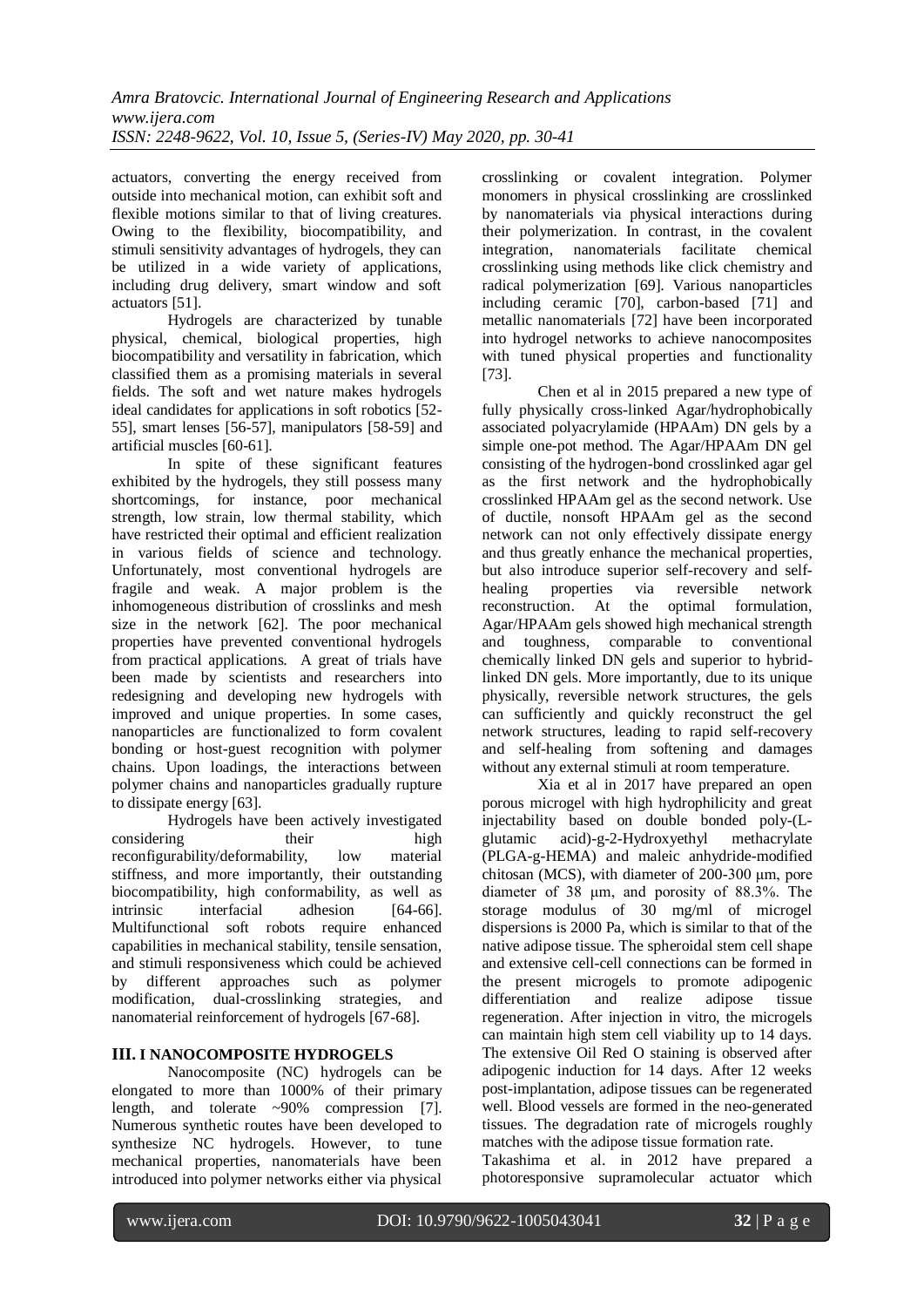reminiscent of a natural muscle by integrating host– guest interactions and photoswitching ability in a hydrogel. They demonstrated that an intelligent supramolecular actuator could be formed using a main chain with a sufficient length and an adequate number of guest molecules to generate reversible crosslinks between  $\alpha$ CD and the Azo units. A photoresponsive supramolecular hydrogel with  $\alpha$ cyclodextrin as a host molecule and an azobenzene derivative as a photoresponsive guest molecule exhibits reversible macroscopic deformations in both size and shape when irradiated by ultraviolet light at 365nm or visible light at 430 nm. Moreover, photoresponsive materials have many general applications, including remotely controlled materials and medical devices. They believe that these stimulus-responsive stretching properties may eventually be used in stents and drug delivery carriers to selectively release drugs. αCD–Azo gels may realize photoresponsive embolization application, where photoresponsive αCD–Azo gels will be introduced into the vessels around a tumour using catheter techniques, and optical fibres will provide the photostimuli. It is hypothesized that the introduced gels will embolize the blood stream in arbitrary vessel positions controlled by photostimuli using optical fibres.

## **III. I. I Carbon Nanotubes Nanocomposite Hydrogels**

Within the past few decades, inorganic (e.g. silica, clay, carbon nanotubes)—organic (polymer) nanocomposites have attracted many attentions as they hold promise for properties that cannot be realized by their microcomposite counterparts. Presently, CNTs nanoparticles are one of the widely used inorganic components embedded in the matrices of polymeric hydrogels in order to enhance their inherent properties. In fact, the CNTs have found a place as nanofillers in the fabrication of nanocomposite hydrogels due to the fact that CNTs have some excellent properties, such as regular pore structure, high conductivity, excellent electrochemical stability, well-defined onedimensional structure, low mass density, high mechanical strength, and high specific area [74].

#### **IV. APPLICATIONS OF CARBON NANOTUBES NANOCOMPOSITE HYDROGELS**

Owing to the flexibility, biocompatibility, and stimuli sensitivity advantages of hydrogels, they can be utilized in a wide variety of applications, including drug delivery, smart window [75-78] and soft actuators [79-80]. There are various types of

external stimuli including pH, light, heat, magnet field and ion strength.

Carbon nanotubes nanocomposite hydrogels have a diverse applications such as actuators, biofuel, tissue engineering, effluents treatment, sensors, solar cells, biomedicine, conductivity, etc.

# **IV.I Actuators and Sensors**

According to a study [81], the first synthetic actuators were polyelectrolyte gels which were found to undergo substantial, and reversible, dimensional change. These reversible changes in gel volume can be triggered chemically by immersing the gel in a different solvent, by changing the solution pH, or by altering the solution salt concentration. They explained that the mechanism of gel actuation can be understood by considering the operating forces that maintain the gel in the swollen state. The actual changes in gel volume responsible for actuation arise from a coil-globule transition of individual molecular segments in the crosslinked network. However, in another study [82], it was stated that the MWNTs nanocomposite hydrogels developed through a simple hydrogelation with PVA were actually the first actuators to be synthesized. The MWNTs/PVA nanocomposite hydrogel fabricated in their study exhibited excellent actuating properties.

Exceptional properties of carbon nanotubes such as high tensile strength, light weight, fast electron transfer kinetics, high biocompatibility, helps in protein immobilization. Furthermore, large surface area, chemical inertness, large number of antibacterial and antifungal properties, can be used as protein carriers, contains exposed functional groups makes them tremendously attractive in various biosensor applications [83]. Multi-walled carbon nanotubes possess significant potential in biosensors due to their ease in supporting protein immobilization while maintaining protein inherent activity [84].

# **IV.II Conductive hydrogels**

Conductive hydrogels have aroused wide attention in recent years due to their promising applications for wearable sensors [85-87], supercapacitors [88-91], medical diagnosis [92-94], etc. For example, recently, a highly stretchable supercapacitor assembled from incorporated gold nanoparticle/carbon nanotube (CNT)/poly(acrylamide) (GCP@PPy) hydrogel was developed by Chen et al in 2019 [95], which performed excellent supercapacitor performance under complex mechanical deformations.

Recently, hydrogels with shape memory function has been expected to display the great potentials in soft actuators, intelligent robots, etc.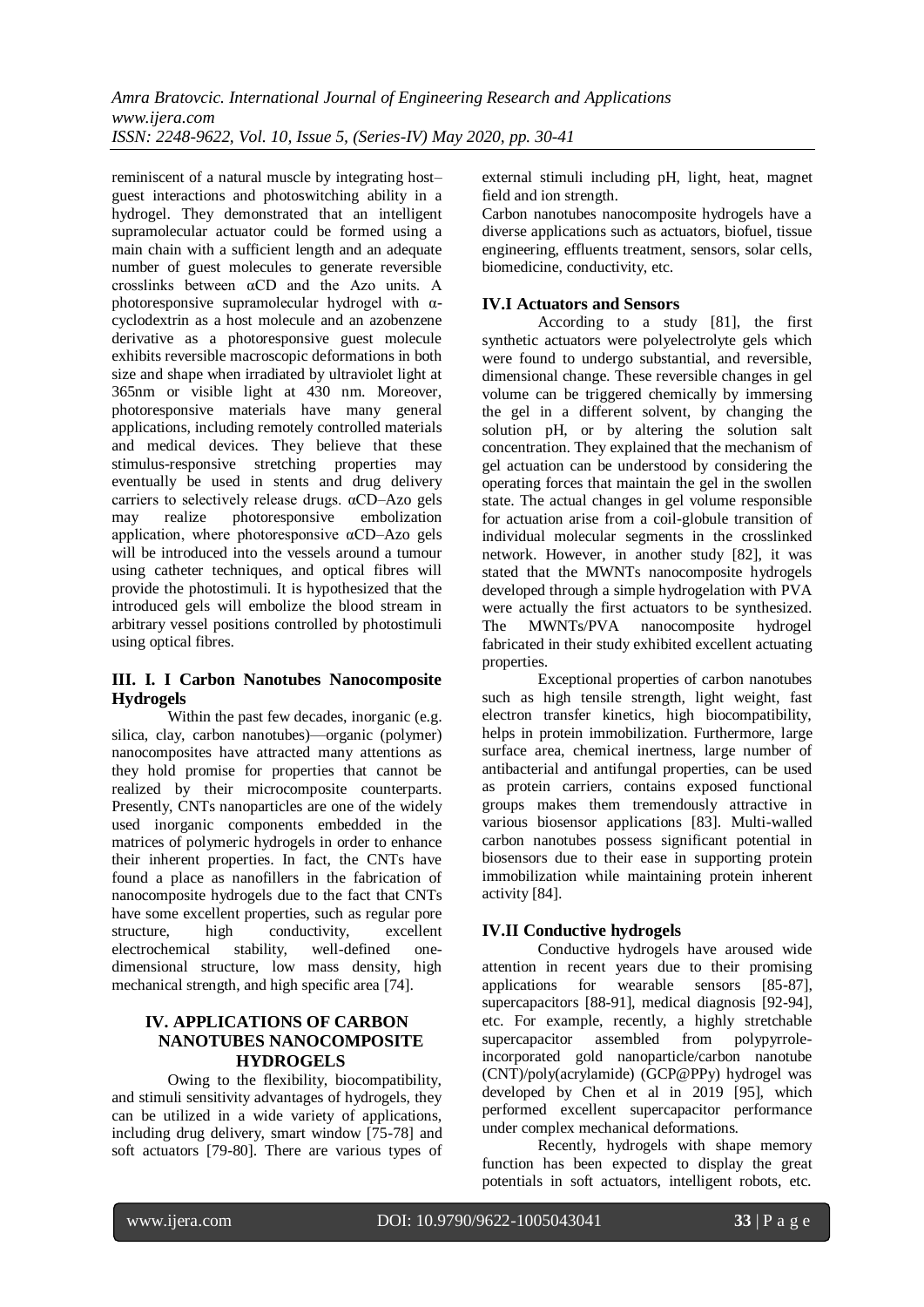[96-98]. Shape memory hydrogel could transform from a temporary shape to its performant shape in response to external stimulus, such as thermal, electric, magnetic, light or chemical, etc. [99-102].

Recently, Hsiao et al., in 2020 [18] fabricated a conductive hydrogel by integrating pristine multi-walled carbon nanotubes (MWNTs) into gelatin solution followed by the introduction of a crosslinking agent (i.e., glutaraldehyde). Gelatin served as not only the polymer backbone for the formation of hydrogels but also a stable, noncovalent surfactant that could be adsorbed on the sidewalls of pristine MWNTs, resulting in effective dispersion of MWNTs in aqueous gelatin solution prior to crosslinking. The formation of imine derivatives (Schiff base bonds) between gelatin and glutaraldehyde was as result of crosslinking reaction. After large-area printing, the MWNT-gelatin paste (containing glutaraldehyde) continued to crosslink, and an MWNT-integrated gelatin hydrogel (abbreviated as MW-hydrogel afterward) was obtained. The MW-hydrogels were highly deformable (e.g., 100% stretching, >90° bending, 360° twisting) and mechanically durable. Within the resulting MW-hydrogels, MWNTs served as a commercially available and highly conductive carbon-based nanofillers. Owing to the high aspect ratio of MWNTs (diameter  $\sim$ 5 nm, length  $\sim$ 15 µm), the MW-hydrogels only required a low MWNT loading to achieve the percolation network with high electrical conductivity. In addition, with embedded MWNT networks, the electrical resistances of conductive MW-hydrogels were responsive to various mechanical deformations, including<br>tension/compression, twisting, and bending. tension/compression, twisting, and bending, enabling their applications in electronic robotic skin to monitor the actuations of soft robots in real time. Also, with high water content, the MW-hydrogels exhibited high efficiency of heat regulation and were further utilized as flame-retardant skin for a soft robotic gripper, which could manipulate and rescue irregularly shaped objects from a fire scene. Direct additive manufacturing such as doctor blading was adopted to obtain large-area or patterned conductive MW-hydrogels, which could facilitate their wide adaptations to various robotic and actuation systems.

Recently, Zhang et al. in 2019 [103] prepared a highly tough and conductive hydrogel with good shape memory behavior via constructing the catechol- $Fe^{3+}$  interactions in the poly(vinyl) alcohol) (PVA) hydrogel matrix. The hydrophobic 5,5,6,6-tetrahydroxy-3,3,3,3-tetramethyl-1,1-

spirobisindane (TTSBI) was introduced to provide the catechol ligands for  $Fe^{3+}$ . The fabricated TTSBI-2@Fe3+ -12 nanocomposite hydrogel performed great toughness  $(9.23 \text{ MJ/m}^3)$ , large tensile strength  $(3.25 \text{ J})$ MPa) and high extensibility (752%). The

distinguished mechanical performance of the composite hydrogel was contributed by the synergy of nanophase separation structure formed by TTSBI in PVA matrix, strong hydrogen bonding interaction between PVA and TTSBI, and metal coordination interaction of catechol-Fe3+. The introduced Fe3+ also imparted good conductivity to the hydrogel. Moreover, the mechanical and conductive properties of the composite hydrogel could be flexibly regulated by the pH value. The conductive hydrogel showed excellent sensitivity to stretching, bending, twist, and compression. In addition, the hydrogel exhibited multiple-stimuli responsive shape memory behaviors. This work offers a hierarchical selfassembly strategy to fabricate functional hydrogel with tailored mechanical, conductive properties and shape memory behavior for a series of promising applications such as flexible wearable electronics and intelligent actuators.

#### **IV.III Hydrogels for Tissue Engineering and Biomedicine**

Tissue engineering is an approach involving the design of tissue constructs with the capability of mimicking native tissue in vitro. These constructs are subsequently implanted in vivo to regenerate damaged tissue functionality and to help millions of people who suffer from diseases, or impaired organs [104]. This method combines scaffolds, cells, and growth factors in which the cells are cultured on the scaffold and grown. Subsequently, this tissue construct is implanted at the site of injury without the need for multiple surgeries, thereby reducing the costs, risks, and recovery time associated with conventional treatments [105].

Many patients around the world suffer from organ failure, tissue damage or disease, they require surplus quantities of tissues or organs for replacement. However, due to the shortage of donors, still many wait for the suitable transplant [106]. To address this issue, researchers started focusing towards tissue engineering and regenerative medicine, where hydrogels play a major role in providing the three dimensional microenvironment for the cells [107-108]. The 3D polymeric scaffolds used for this specific purpose should be biodegradable, biocompatible and also, should contain biofactors to enhance the cell adhesion and proliferation [109].

Hydrogels have been recognized as crucial biomaterials in the field of tissue engineering, regenerative medicine, and drug delivery applications due to their specific characteristics. These biomaterials benefit from retaining a large amount of water, effective mass transfer, similarity to natural tissues and the ability to form different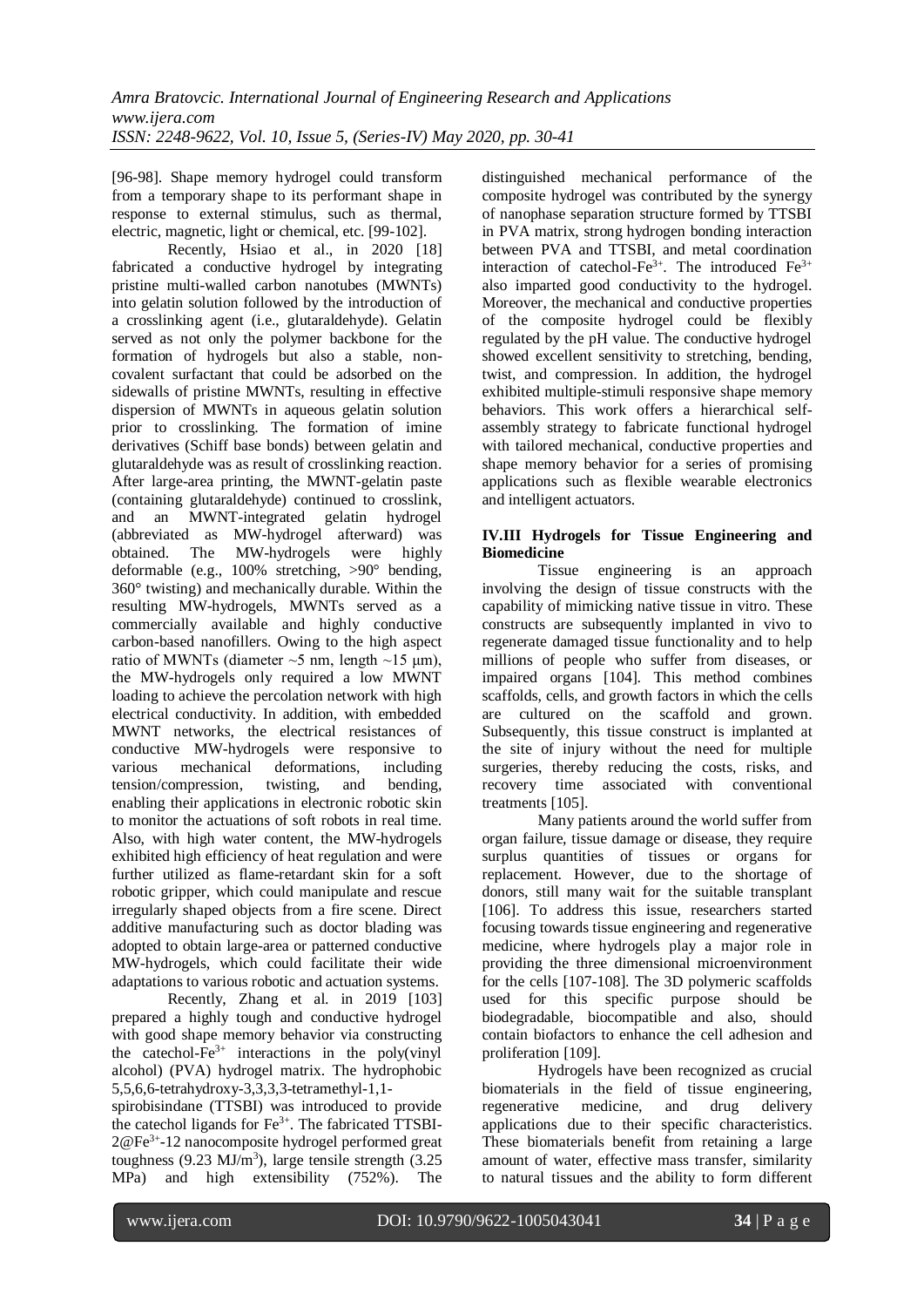shapes. The hydrogels provide the flexibility by modifying their polymeric network or cross linking density or methods; however, they can be tuned to respond to a physical, chemical or biological stimuli [110].

In recent years, flexible hydrogel strain sensors have shown potential applications in artificial intelligence, such as medical monitoring, human motion detection, and intelligent robotics. It is a challenge for flexible strain sensors with stretchable and efficient healing to ensure stable sensing under repeated deformations or damage. Self-healing capacity refers to a material's ability to automatically repair damage and recover to its original structure and properties [111-112].

Recently, the metal ion cross-linked hydrogels have gained enormous interest because of its excellent properties like self-healing, fast recovery, biocompatibility and high mechanical properties combined with multi-stimuli responsiveness. In the review article [113], the recent trends in the development of metal ion crosslinked hydrogels for tissue engineering and biomedical applications have been summarized.

In the research carried out by Mao et al. in 2019 [114], a highly stretchable, self-healing, and strain-sensitive sensor was prepared from a hydrogel with a dual network structure, consisting of acrylic acid (AA), graphene oxide (GO), iron ions  $(Fe^{3+})$ , and ammonium persulfate (APS) via one-step *in-situ*  polymerization without a chemical crosslinker. The composite polyacrylic acid (PAA)-GO hydrogel showed dual crosslinking effect: (i) ionic coordination bonding between  $Fe<sup>3+</sup>$  ions and the carboxylic functional groups of PAA and GO and (ii) hydrogen bonding between the polar functional groups of PAA and the oxygen-containing functional groups of PAA and GO. Because of dynamic double-crosslinked networks, the PAA-GO hydrogel exhibited superior stretchability (1185.53% elongation at break) and self-healing property (88.64% healing efficiency) as well as electrical selfhealing performance. Moreover, strain-sensitive conductive hydrogels can be used as flexible sensors to monitor body motions (e.g., bending of fingers, wrists, and elbows) by detecting change in electrical signal and can be used as wearable sensors and for personal health monitoring.

Recent publications have been focused on ferric  $(Fe^{3+})$  ion based cross-linking. Fe ion- catechol (F-C) cross-linked hydrogels were used to develop biomimetic materials inspired from the mussel. The combination of catechol and iron chelation offers enhanced hardness and extensibility to the hydrogels. With this combination, Waite and his colleagues reported a pH-responsive hydrogel by modifying the poly(ethylene glycol)[115] with L-

dihydroxyphenylalanine (DOPA) containing catechol groups where *mono-*, *bis-* and *tris* catechol forms containing  $Fe^{3+}$  ions were used to develop pHdependent crosslinking of hydrogels [116]. Similarly, in another work, they varied the different metal ions to modulate the mechanical properties of the hydrogels by adjusting the pH values [117-118].

# **V. CONCLUSIONS**

Among numerous composite hydrogel systems, carbon nanotubes-based nanocomposite hydrogels have gained significant attention due to their high mechanical strength, effective surface area, and high electrical conductivity. The welldemonstrated features of CNTs advocate them as one of the most promising nanofiller for diverse applications such as regenerative medicines, tissue engineering, drug delivery devices, implantable devices, bio-sensing and bio-robotics.

## **REFERENCES**

- [1]. A. Bratovcic, Different applications of nanomaterials and their impact on the environment, *SSRG – International Journal of Material Science and Engineering, 5(1),* 2019, 1-7.
- [2]. A. Bratovcic and I. Petrinic, Carbon based aerogels and xerogels for removing of toxic organic compounds. *In: Karabegović I. (eds) New Technologies, Development and Application III. NT 2020*. Lecture Notes in Networks and Systems, vol 128. Springer, Cham, (2020).
- [3]. K.E. Drexler, Nanosystems: molecular machinery, manufacturing, and computation. *John Wiley & Sons,* New York, 1992
- [4]. A.A.G. Requicha, Nanorobots, NEMS, and nanoassembly. *In: Proceedings of the IEEE, Special Issue on Nanoelectronics and Nanoprocessing, 91(11)*, 2003, pp 1922-1933.
- [5]. A. Bratovcic, Synthesis, characterization, applications, and toxicity of lead oxide nanoparticles. *IntechOpen*, 2020.
- [6]. A. Bratovcic, Degradation of micro- and nano-plastics by photocatalytic methods, *Journal of Nanoscience and Nanotechnology Applications, 3,* 206, 2019.
- [7]. K. Haraguchi, Nanocomposite hydrogels, *Current Opinion in Solid State and Materials Science, 11,(3-4),* (2007), 47-54.
- [8]. F. Song, X. Li, Q. Wang, L. Liao and C. Zhang, Nanocomposite Hydrogels and Their Applications in Drug Delivery and Tissue Engineering, *Journal of Biomedical Nanotechnology, 11(1),* 2015, 40-52.
- [9]. B.I. Kharisov and O.V. Kharissova, Classic Carbon Nanostructures. *In: Carbon*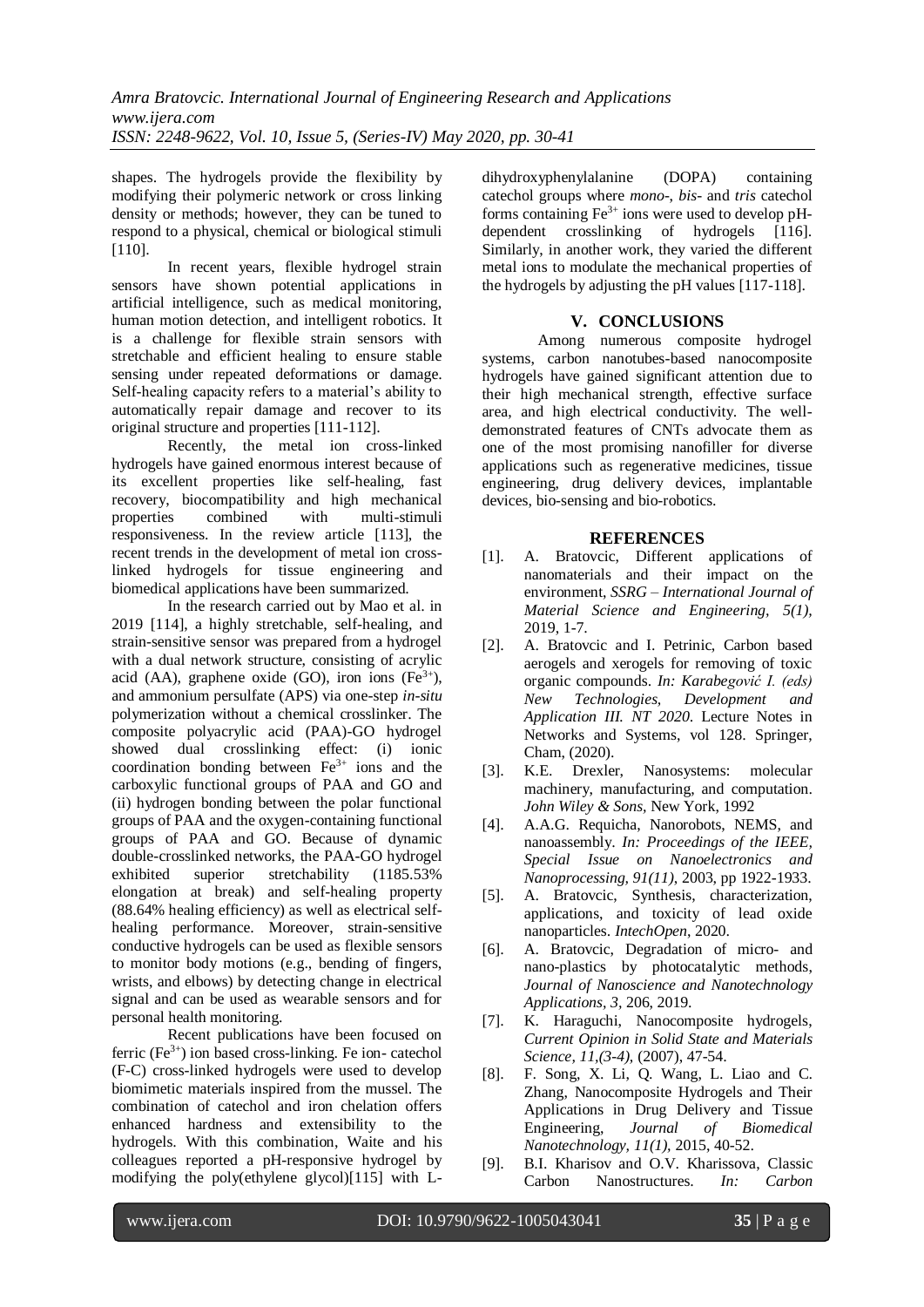*Allotropes: Metal-Complex Chemistry, Properties and Applications.* Springer, Cham, 2019

- [10]. S. Iiijma, Helical microtubules of graphitic carbon, *Nature 354*, 1991, 56–58.
- [11]. D. Tasis, N. Tagmatarchis, A. Bianco and M. Prato, Chemistry of carbon nanotubes, *Chem. Rev. 106*, 2006, 1105–1136.
- [12]. H. He, L. A. Pham-Huy, P. Dramou, D. Xiao, P. Zuo, C. Pham-Huy, Carbon nanotubes: applications in pharmacy and medicine. *BioMed Research International,* 2013, 1-12
- [13]. P.A. Martins-Júnior, C.E. Alcântara, R.R. Resende and A.J. Ferreira, Carbon nanotubes: directions and perspectives in oral regenerative medicine. *Journal of Dental Research,* 92(7), 2013, 575-583.
- [14]. G. Gao, T. Çagin, W.A. Goddard III, Energetics, structure, mechanical and vibrational properties of single-walled carbon nanotubes. *Nanotechnology 9(3)*, 1998, 184– 191.
- [15]. J. Che, T. Cagin, W.A. Goddard III, Thermal conductivity of carbon nanotubes. *Nanotechnology 11, (2),* 2000, 65-69
- [16]. S. Singh, A. Mishra, R. Kumari, K.K. Sinha, M.K. Singh, P. Das, Carbon dots assisted formation of DNA hydrogel for sustained release of drug. *Carbon 114,* 2017, 169–176.
- [17]. A. Cayuela, M.L. Soriano, S.R. Kennedy, J.W. Steed, M. Valcárcel, Fluorescent carbon quantum dot hydrogels for direct determination of silver ions. *Talanta 151,* 2016, 100–105. doi: 10.1016/j.talanta.2016.01.029
- [18]. L-Y. Hsiao, L. Jing, K. Li, H. Yang, Y. Li, P-Y. Chen, Carbon nanotube-integrated conductive hydrogels as multifunctional robotic skin. *Carbon 161*, 2020, 784-793.
- [19]. L. Jing, H. Li, R.Y. Tay, J. Lin, SH. Tsang, EHT. Teo, AIY Tok, Wafer-scale vertically aligned carbon nanotubes locked by in situ hydrogelation toward strengthening static and dynamic compressive responses. *Macromolecular Materials and Engineering*, 2018, 1800024.
- [20]. Z. Deng, Y. Guo, X. Zhao, P.X. Ma and B. Guo, Multifunctional stimuli-responsive hydrogels with self-healing, high conductivity, and rapid recovery through host–guest interactions, *Chemistry of Materials, 30(5),* 2018, 1729–1742.
- [21]. JM. González-Domínguez, C. Martín, ÓJ. Durá, S. Merino and E. Vázquez, Smart hybrid graphene hydrogels: a study of the different responses to mechanical stretching

stimulus. *ACS Applied Materials & Interfaces 10(2),* 2018, 1987–1995.

- [22]. J. Wu, K. Tao, J. Zhang, Y. Guo, J. Miao and L.K. Norford (2016) Chemically functionalized 3D graphene hydrogel for high performance gas sensing, *Journal of Materials Chemistry A, 4,* 2016, 8130–8140.
- [23]. C.E. Machnicki, F. Fu, L. Jing, P-Y. Chen, I.Y. Wong, Mechanochemical engineering of 2D materials for multiscale biointerfaces. *Journal of Materials Chemistry B, 7,* 2019, 6293–6309.
- [24]. V. Georgakilas, J.N. Tiwari, K.C. Kemp, J.A. Perman, A.B. Bourlinos, K.S. Kim, and R. Zboril, Noncovalent functionalization of graphene and graphene oxide for energy materials, biosensing, catalytic, and biomedical applications. *Chemical Reviews, 116 (9),* 2016, 5464–5519.
- [25]. K.Z. Gao, Z.Q. Shao, X. Wang, Y.H. Zhang, W.J. Wang and F.J. Wang, Cellulose nanofibers/multi-walled carbon nanotube nanohybrid aerogel for all-solid-state flexible supercapacitors, *RSC Advances, 3,* 2013, 15058-15064.
- [26]. T-H. Chang, Y. Tian, C. Li, X. Gu, K. Li, H. Yang, P. Sanghani, C.M. Lim, H. Ren, P.Y. Chen, Stretchable graphene pressure sensors with shar-pei-like hierarchical wrinkles for collision-aware surgical robotics, *ACS Applied Materials & Interfaces, 11(10),* 2019, 10226-10236.
- [27]. Q. Zhang, J. Zhang, S. Wan, W. Wang, L. Fu, Stimuli-responsive 2D materials beyond graphene, *Advanced Functional Material, 28(45),* 2018, 1802500.
- [28]. M. Acerce, E.K. Akdoğan, and M. Chhowalla, Metallic molybdenum disulfide nanosheet-based electrochemical actuators, *Nature 549*, 2017, 370-373.
- [29]. T-H. Chang, K. Li, H. Yang, P-Y. Chen, Multifunctionality and mechanical actuation of 2D materials for skin-mimicking capabilities, *Advanced Materials, 30(47),* 2018, 1802418.
- [30]. P-Y. Chen, M. Zhang, M. Liu, IY. Wong, and RH. Hurt, Ultrastretchable graphene-based molecular barriers for chemical protection, detection, and actuation, *ACS Nano 12(1),* 2018, 234−244.
- [31]. P-Y. Chen, M. Liu, Z. Wang, RH. Hurt, I.Y. Wong, From flatland to spaceland: higher dimensional patterning with two-dimensional materials, *Advanced Materials, 29(23),* 2017, 1605096.
- [32]. L.Q. Liu, A.H. Barber, S. Nuriel, H.D. Wagner, Mechanical Properties of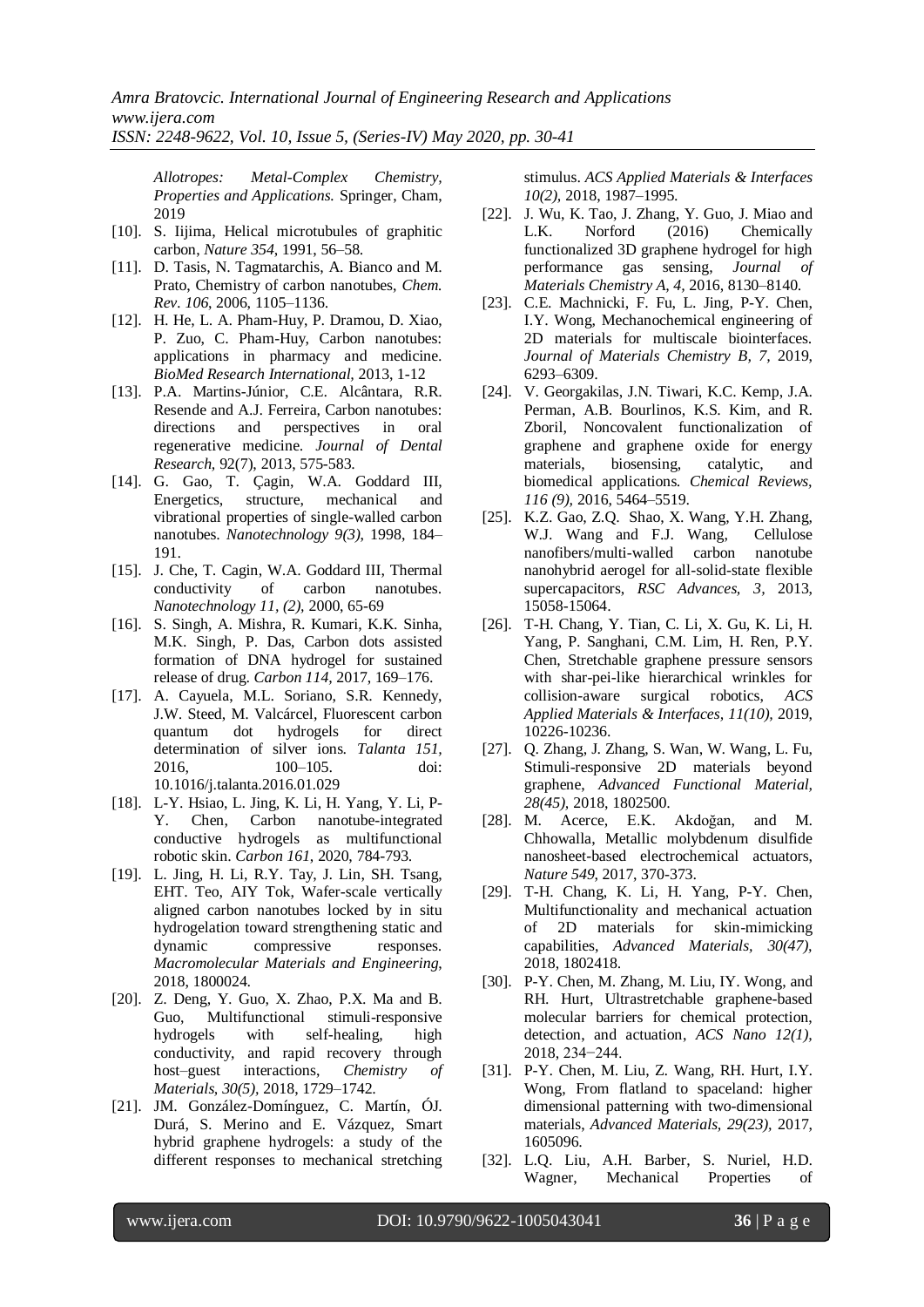*Amra Bratovcic. International Journal of Engineering Research and Applications www.ijera.com*

*ISSN: 2248-9622, Vol. 10, Issue 5, (Series-IV) May 2020, pp. 30-41*

Functionalized Single‐Walled Carbon‐Nanotube/Poly(vinyl alcohol) Nanocomposites, *Advanced Functional Materials, 15(6)*, 2005, 975-980.

- [33]. H.U. Rehman, Y.J. Chen, Y.L. Guo, Q. Du, J. Zhou, Y.P. Guo, H.N. Duan, H. Li, and H.Z. Liu, [Stretchable, strong and self-healing](https://www.sciencedirect.com/science/article/pii/S1359835X16302330)  [hydrogel by oxidized CNT-polymer](https://www.sciencedirect.com/science/article/pii/S1359835X16302330)  [composite,](https://www.sciencedirect.com/science/article/pii/S1359835X16302330) *Composites Part A: Applied Science and Manufacturing, 90,* 2016, 250- 260.
- [34]. XF. Liu, A.L. Miller, S. Park, B.E. Waletzki, A. Terzic, M.J. Yaszemski, and L.C. Lu Covalent crosslinking of graphene oxide and carbon nanotube into hydrogels enhances nerve cell responses. *Journal of Materials Chemistry B, 4,* 2016, 6930-6941.
- [35]. K. Shah, D. Vasilev, A. Karadaghy, and S.P. Zustiak, Development and characterization of polyethylene glycol–carbon nanotube hydrogel composite. *Journal of Materials Chemistry B, 3,* 2015, 7950-7962.
- [36]. B.L. Guo and PX. Ma, Conducting Polymers for Tissue Engineering, *Biomacromolecules 19(6),* 2018, 1764-1782.
- [37]. MC. Serrano, MC. Gutierrez and F. del Monte, [Role of polymers in the design of 3D](https://www.sciencedirect.com/science/article/pii/S0079670014000240)  [carbon nanotube-based scaffolds for](https://www.sciencedirect.com/science/article/pii/S0079670014000240)  [biomedical applications.](https://www.sciencedirect.com/science/article/pii/S0079670014000240) *Progress in Polymer Science, 39(7),* 2014, 1448- 1471.
- [38]. CM. Homenick, H. Sheardown, A. Adronov, Reinforcement of collagen with covalentlyfunctionalized single-walled carbon nanotube crosslinkers, *Journal of Materials Chemistry, 20,* 2010, 2887-2894.
- [39]. WF. Dong, CG. Huang, Y. Wang, Y.J. Sun, PM. Ma, and MQ. Chen, Superior Mechanical Properties of Double-Network Hydrogels Reinforced by Carbon Nanotubes without Organic Modification, *International Journal of Molecular Sciences, 14(11),* 2013, 22380- 22394.
- [40]. V. Saez-Martinez, A. Garcia-Gallastegui, C. Vera, B. Olalde, I. Madarieta, I. Obieta, and N. Garagorri, New hybrid system: Poly(ethylene glycol) hydrogel with covalently bonded pegylated nanotubes. *Journal of Applied of Polymer Science, 120(1),* 2011, 124-132.
- [41]. A. Vedadghavami, F. Minooei, MH. Mohammadi, S. Khetani, A. Rezaei, S. Mashayekhan, and A. Sanati-Nezhad, Manufacturing of hydrogel biomaterials with controlled mechanical properties for tissue engineering applications, *Acta Biomaterialia, 62*, 2017, 42-63
- [42]. HV. Almeida, R. Eswaramoorthy, GM. Cunniffe, CT. Buckley, F.J. O'Brien, and D.J. Kelly Fibrin hydrogels functionalized with cartilage extracellular matrix and incorporating freshly isolated stromal cells as an injectable for cartilage regeneration. *Acta Biomaterialia, 36,* 2016, 55-62.
- [43]. EE. Antoine, PP. Vlachos and MN. Rylander, Review of collagen I hydrogels for bioengineered tissue microenvironments: characterization of mechanics, structure, and transport, *Tissue Engineering Part B: Reviews 20(6),* 2014, 683-696.
- [44]. MN. Collins and C. Birkinshaw, Hyaluronic acid based scaffolds for tissue engineering - A review. *Carbohydrate Polymers 92(2),* 2013, 1262-1279.
- [45]. SJ. Bidarra, CC. Barrias, and PL. Granja, Injectable alginate hydrogels for cell delivery in tissue engineering, *Acta Biomaterialia, 10(4),* 2014, 1646-1662.
- [46]. VK. Thakur and MK. Thakur, Recent advances in green hydrogels from lignin: a review. *International Journal of Biological Macromolecules, 72*, 2015, 834-847.
- [47]. AT. Francisco, PY. Hwang, CG. Jeong, L. Jing, J. Chen, and LA. Setton, Photocrosslinkable laminin-functionalized polyethylene glycol hydrogel for intervertebral disc regeneration. *Acta Biomaterialia, 10(3)*, 2014, 1102-1111.
- [48]. T. Vignaud, H. Ennomani, M. Théry Polyacrylamide hydrogel micropatterning, *Methods in Cell Biology, 120,* 2014, 93-116. doi: 10.1016/B978-0-12-417136-7.00006-9
- [49]. F. Li, A. Wang, C. Wang, Analysis of friction between articular cartilage and polyvinyl alcohol hydrogel artificial cartilage, *Journal of Material Science: Materials in Medicine, 27,* 2016, 1-8.
- [50]. M. Verhulsel, M. Vignes, S. Descroix, L. Malaquin, DM. Vignjevic, JL. Viovy, A review of microfabrication and hydrogel engineering for micro-organs on chips. *Biomaterials 35,* 2014, 1816-1832.
- [51]. IK. Han, T. Chung, J. Han, JS. Kim, Nanocomposite hydrogel actuators hybridized with various dimensional nanomaterials for stimuli responsiveness enhancement. *Nano Convergence* 6, 2019, 18.
- [52]. Q. Chen, L. Zhu, H. Chen, H. Yan, L. Huang, J. Yang, J. Zheng, A novel design strategy for fully physically linked double network hydrogels with tough, fatigue resistant, and self-healing properties, *Advanced Functional Materials 25(10), 2015,* 1598-1607.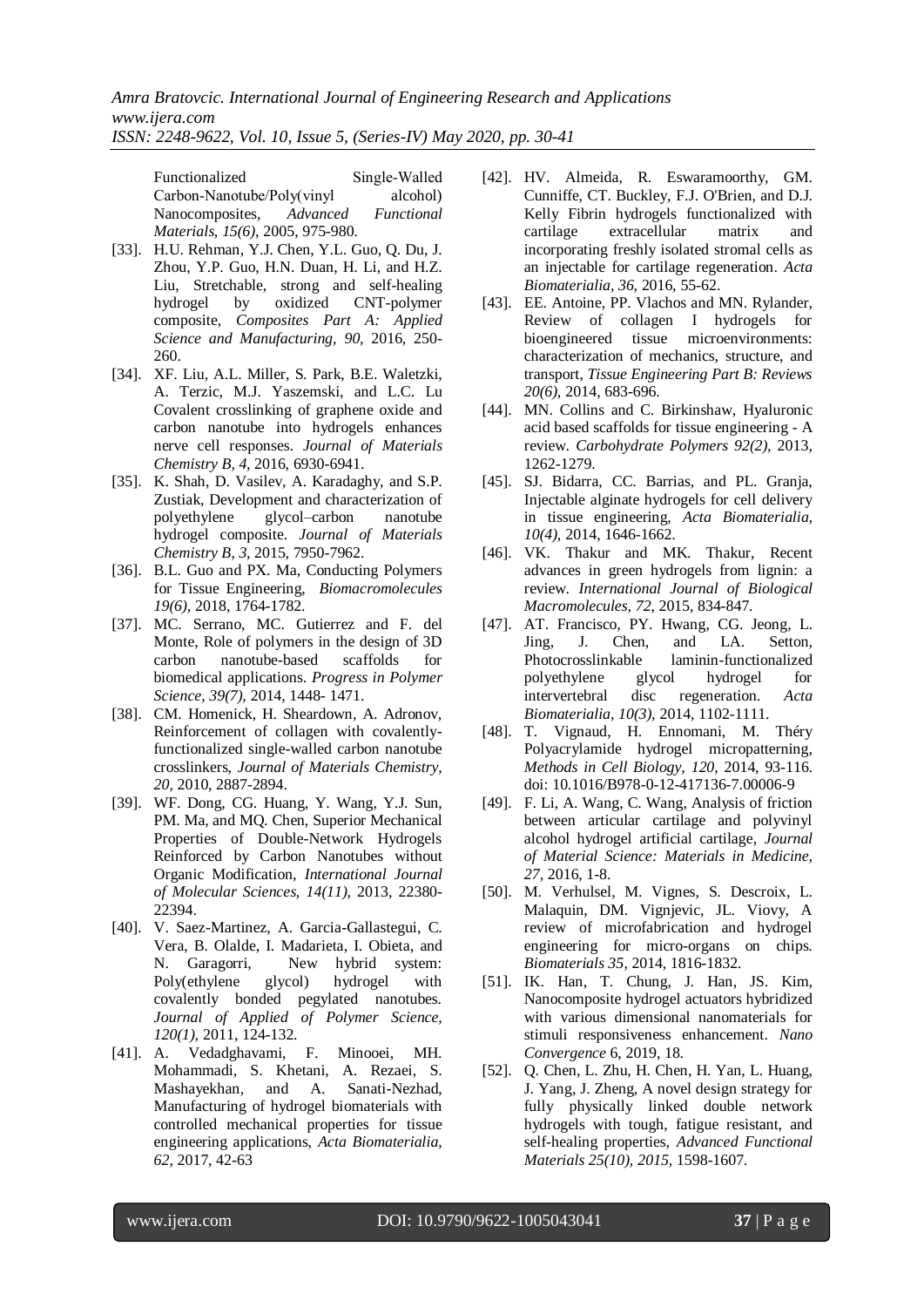- [53]. H. Yuk, S. Lin, C. Ma, M. Takaffoli, NX. Fang, X. Zhao, Hydraulic hydrogel actuators and robots optically and sonically camouflaged in water, *Nature Communications, 8,* 2017, 14230-14241.
- [54]. C. Yang, W. Wang, C. Yao, R. Xie, X. Ju, Z. Liu, and L. Chu, Hydrogel walkers with electro-driven motility for cargo transport, *Scientific Reports, 5,* 2015, 13622-13631.
- [55]. P. Xia, K. Zhang, Y. Gong, G. Li, S. Yan, and J. Yin, Injectable stem cell laden open porous microgels that favor adipogenesis: in vitro and in vivo evaluation. *ACS Applied Materials & Interfaces 9(40),* 2017, 34751- 34761.
- [56]. L. Dong, A.K. Agarwal, D.J. Beebe, H. Jiang, Adaptive liquid microlenses activated by stimuli-responsive hydrogels, *Nature, 442,* 2006, 551-554.
- [57]. J. Duan, X. Liang, K. Zhu, J. Guo, L. Zhang, Bilayer hydrogel actuators with tight interfacial adhesion fully constructed from natural polysaccharides. *Soft Materials, 13(2), 2017,* 345-354.
- [58]. X. Peng, Y. Li, Q. Zhang, C. Shang, Q. Bai, H. Wang, Tough hydrogels with programmable and complex shape deformations by ion dip-dyeing and transfer printing, *Advanced Functional Materials, 26(25),* 2016, 4491-4500.
- [59]. C. Yao, Z. Liu, C. Yang, W. Wang, X. Ju, R. Xie, and L. Chu, (2015) Poly(Nisopropylacrylamide)-clay nanocomposite hydrogels with responsive bending property as temperature-controlled manipulators, *Advanced Functional Materials, 25(20)*, 2980-2991.
- [60]. Y. Takashima, S. Hatanaka, M. Otsubo, M. Nakahata, T. Kakuta, A. Hashidzume, H. Yamaguchi, and A. Harada (2012) Expansion–contraction of photoresponsive artificial muscle regulated by host–guest interactions, *Nature Communications, 3,* 2012, 1270-1277. doi: 10.1038/ncomms2280
- [61]. M. Nakahata, Y. Takashima, A. Hashidzume, A. Harada, Redox-generated mechanical motion of a supramolecular polymeric actuator based on host–guest interactions, *Angewandte Chemie Internat Ed 52,* 2013, 5731-5735.
- [62]. M. Asai, T. Katashima, U-i. Chung, T. Sakai and M. Shibayama, Correlation between local and global inhomogeneities of chemical gels, *Macromolecules 46(24),* 2013, 9772-9781.
- [63]. F-m. Cheng, H-x. Chen, H-d. Li, Recent advances in tough and self-healing nanocomposite hydrogels for shape morphing

and soft actuators, *European Polymer Journal 124*, 2019, 109448.

- [64]. D. Wirthl, R. Pichler, M. Drack, G. Kettlguber, R. Moser, R. Gerstmayr R, F. Hartmann, E. Bradt, R. Kaltseis, C.M. Siket, S.E. Schausberger, S. Hild, S. Bauer and M. Kaltenbrunner, Instant tough bonding of hydrogels for soft machines and electronics, *Science Advances, 3,* 2017, e1700053.
- [65]. Z. Lei, Q. Wang, S. Sun, W. Zhu, P. Wu, A bioinspired mineral hydrogel as a selfhealable, mechanically adaptable ionic skin for highly sensitive pressure sensing, *Advanced Materials, 29(22),* 2017, 1700321.
- [66]. CS. Boland, U. Khan, G. Ryan, S. Barwich, R. Charifou, A. Harvey, C. Backes, Z. Li, M.S. Ferreira, M.E. Möbius, R.J. Young, J.N. Coleman, Sensitive electromechanical sensors using viscoelastic graphene-polymer nanocomposites, *Science 354(6317)*, 2016, 1257–1260.
- [67]. W. Xu and D.H. Gracias, Soft threedimensional robots with hard twodimensional materials. *ACS Nano, 13(5)*, 2019, 4883–4892.
- [68]. X. Le, W. Lu, J. Zhang and T. Chen, Recent progress in biomimetic anisotropic hydrogel actuators, *Advanced Science, 6 (5),* 2019, 1801584.
- [69]. A. Memic, HA. Alhadrami, M.A. Hussain, M. Aldhahri, F. Al Nowaiser, F. Al-Hazmi, R. Oklu and A. Khademhosseini, Hydrogels improved properties with nanomaterial composites for biomedical applications, *Biomedical Materials, 11(1)*, 2016, 014104.
- [70]. GH. Gwak, A.J. Choi, Y.S. Bae, HJ. Choi and JM. Oh, Electrophoretically prepared hybrid materials for biopolymer hydrogel and layered ceramic nanoparticles. *Biomaterial Resources, 20,* 2016, 1-10.
- [71]. SR. Shin, SM. Jung, M. Zalabany, K. Kim, P. Zorlutuna, S. Kim, M. Nikkhah, M. Khabiry, M. Azize, J. Kong, K. Wan, T. Palacios, MR. Dokmeci, H. Bae, X. Tang and A. Khademhosseini, Carbon-nanotube embedded hydrogel sheets for engineering cardiac constructs and bioactuators, *ACS Nano 7(3)*, 2013, 2369-2380. doi: 10.1021/nn305559j
- [72]. T. Jayaramudu, GM. Raghavendra, K. Varaprasad, R. Sadiku and KM. Raju, Development of novel biodegradable Au nanocomposite hydrogels based on wheat: For inactivation of bacteria, *Carbohydrate Polymers, 92(2)*, 2013, 2193-2200.
- [73]. S. Merino, C. Martín, K. Kostarelos, M. Prato, E. Vázquez, Nanocomposite yydrogels: 3D polymer nanoparticle synergies for on-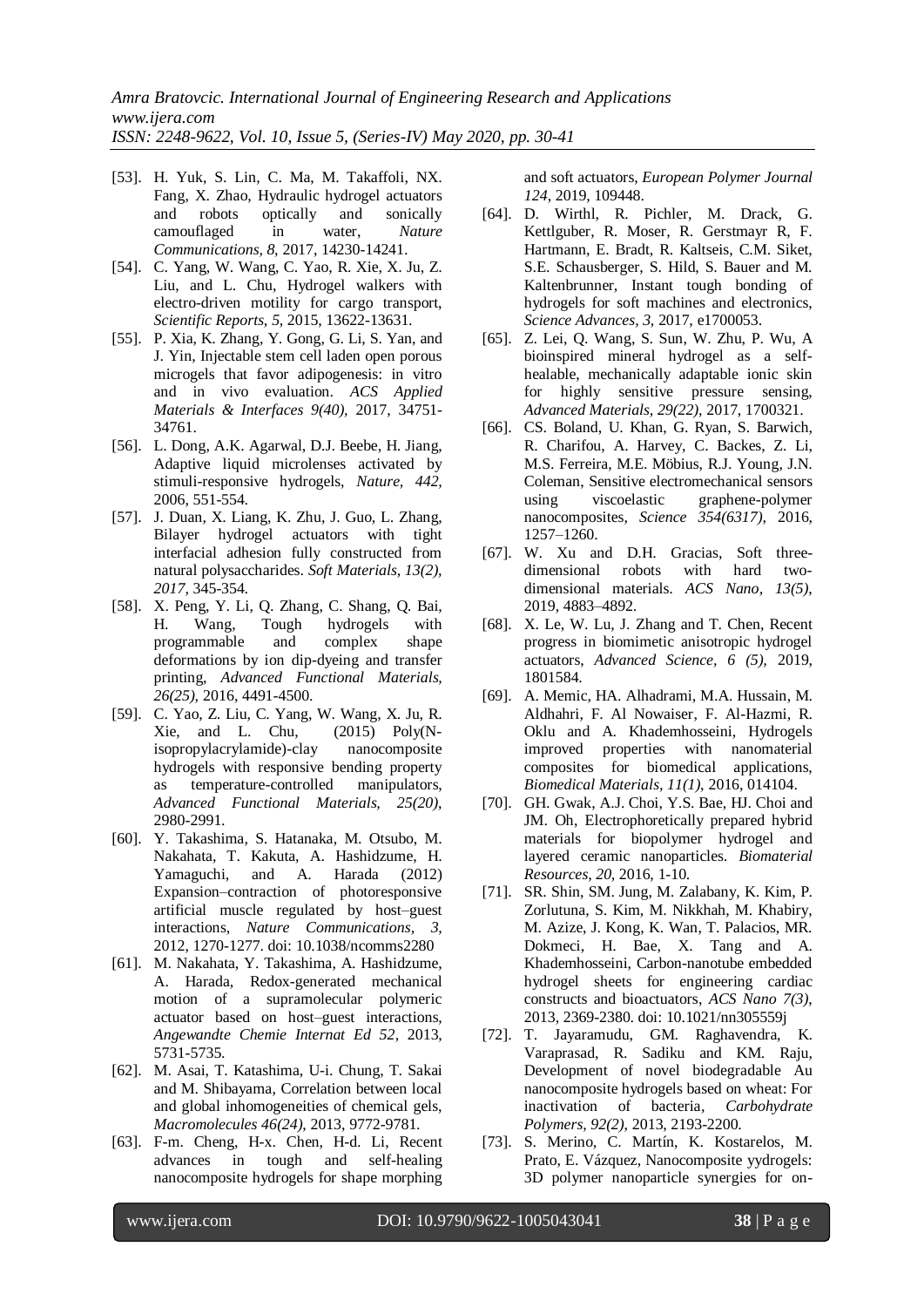demand drug delivery. *ACS Nano 9(5)*, 2015, 4686-4697.

- [74]. AA. Adewunmi, S. Ismail and AS. Sultan, Carbon nanotubes (CNTs) nanocomposite hydrogels developed for various applications: a critical review. *Journal of Inorganic Organometallic Polymers and Materials, 26,* 2016, 717-737.
- [75]. X. Dong, C. Wei, J. Liang, T. Liu, D. Kong and F. Lv, Thermosensitive hydrogel loaded with chitosan-carbon nanotubes for near infrared light triggered drug delivery. *Colloids and Surfaces B: Biointerfaces 154*, 2017, 253–262. doi: 10.1016/j.colsurfb.2017.03.036
- [76]. S. Senapati, A.K. Mahanta, S. Kumar and P. Maiti, Controlled drug delivery vehicles for cancer treatment and their performance. *Signal Transduction and Targeted Therapy, 3,* 2018, 7.
- [77]. S. Kiruthika and G.U. Kulkarni, (2017) Energy efficient hydrogel based smart windows with low cost transparent conducting electrodes, *Solar Energy Materials and Solar Cells, 163*, 2017, 231– 236.
- [78]. Y. Zhou, Y. Cai, X. Hu and Y. Long, Temperature-responsive hydrogel with ultralarge solar modulation and high luminous transmission for "smart window" applications, *Journal of Materials Chemistry A, 2(33)*, 2014, 13550–13555.
- [79]. Y. Cheng, K. Ren, D. Yang and J. Wei, Bilayer-type fluorescence hydrogels with intelligent response serve as temperature/pH driven soft actuators, *Sensors and Actuators B 255,* 2018, 3117–3126.
- [80]. J. Shang and P. Theato, Smart composite hydrogel with pH-, ionic strength- and temperature-induced actuation, *Soft Matter, 14(41)*, 2018, 8401–8407.
- [81]. GM. Spinks, GG. Wallace, TW. Lewis, L. Fifield, LM. Dai and RH. Baughman, Electrochemically driven actuators from conducting polymers, hydrogels and carbon nanotubes, *Smart Materials, 4234,* 2001, 223– 231.
- [82]. . Shi, ZX. Guo, B. Zhan, H. Luo, Y. Li, D. Zhu, Actuator based on MWNT/PVA hydrogels, *Journal of Physical Chemistry B, 109(31),* 2005, 14789–14791.
- [83]. RH. Baughman, AA. Zakhidov and WA. de Heer, Carbon nanotubes–the route toward applications. *Science 297(5582)*, 2002, 787– 792.
- [84]. R. Marega, F. de Leo, F. F. Pineux, J. Sgrignani, A. Magistrato, AD. Naik, Y.

Garcia, L. Flamant, C. Michiels and D. Bonifazi, Functionalized Fe-filled multiwalled carbon nanotubes as multifunctional scaffolds for magnetization of cancer cells, *Advanced Functional Materials, 23(25),* 2013, 3173-3184.

- [85]. Z. Lei, Q. Wang, S. Sun, W. Zhu and P. Wu, A bioinspired mineral hydrogel as a self‐healable, mechanically adaptable ionic skin for highly sensitive pressure sensing, *Advanced Materials, 29(22)*, 2017, 1700321.
- [86]. J. Lee, H. Kwon, J. Seo, S. Shin, JH. Koo, C. Pang, S. Son, JH. Kim, YH. Jang and DE. Kim, Conductive fiber-based ultrasensitive textile pressure sensor for wearable electronics, *Advanced Materials, 27*, 2015, 2433-2439.
- [87]. Y. Khan, AE. Ostfeld, CM. Lochner, A. Pierre and AC. Arias, Monitoring of vital signs with flexible and wearable medical devices, *Advanced Materials, 28(22)*, 2016, 4373-4395.
- [88]. S. Das, P. Chakraborty, S. Mondal, A. Shit and AK. Nandi, Enhancement of energy storage and photoresponse properties of folic acid–polyaniline hybrid hydrogel by in situ growth of Ag nanoparticles. *ACS Applied Materials & Interfaces, 8(41)*, 2016, 28055- 28067.
- [89]. OY. Kweon, SK. Samanta, Y. Won, JH. Yoo and JH. Oh, Stretchable and self-healable conductive hydrogels for wearable multimodal touch sensors with thermoresponsive behaviour, *ACS Applied Materials & Interfaces, 11(29)*, 2019, 26134−26143.
- [90]. J. Lai, H. Zhou, Z. Jin, S. Li, H. Liu, X. Jin, C. Luo, A. Ma and W. Chen, Highly stretchable, fatigue-resistant, electrically conductive, and temperature-tolerant ionogels for high-performance flexible sensors, ACS *Applied Materials & Interfaces, 11(29)*, 2019, 26412-26420.
- [91]. L. Han, X. Lu, M. Wang, D. Gan, W. Deng, K. Wang, L. Fang, K. Liu, CW. Chan, Y. Tang, LT. Weng and H. Yuan, A mussel‐inspired conductive, self‐adhesive, and self‐healable tough hydrogel as cell stimulators and implantable bioelectronics, *Small 13(2),* 2017, 1601916.
- [92]. X. Wu, Y. Han, X. Zhang and C. Lu, Highly sensitive, stretchable, and wash-durable strain sensor based on ultrathin conductive layer@ polyurethane yarn for tiny motion monitoring. *ACS Applied Materials & Interfaces, 8(15),* 2016, 9936-9945.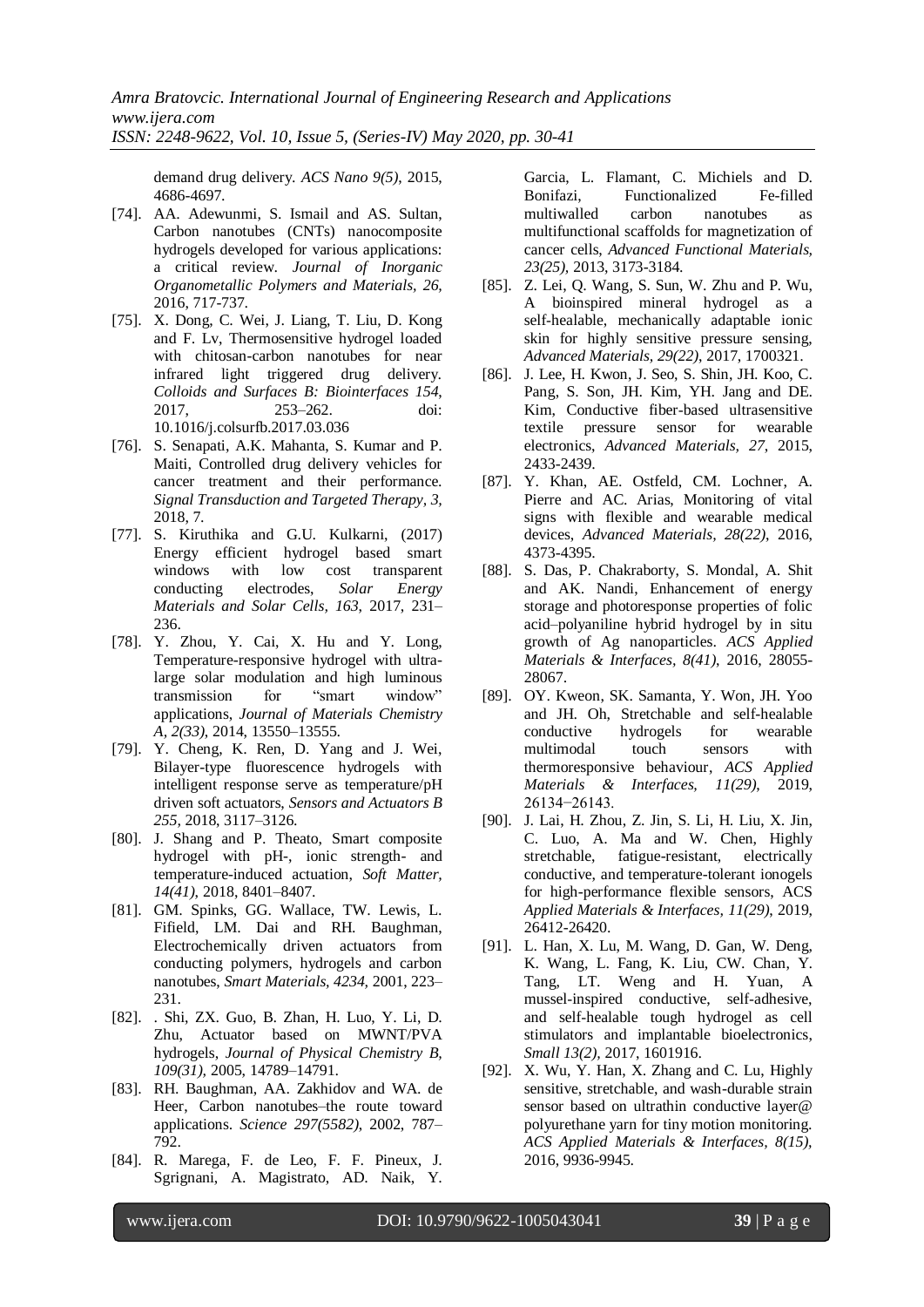- [93]. C. Dagdeviren, Y. Su, P. Joe, R. Yona, Y. Liu, Y-S. Kim, Y. Huang, AR. Damadoran, J. Xia, LW. Martin, Y. Huang and JA. Rogers, Conformable amplified lead zirconate titanate sensors with enhanced piezoelectric response for cutaneous pressure monitoring, *Nature Communications, 5,* 2014, 4496.
- [94]. Z. Liu, X. Wang, D. Qi, C. Xu, J. Yu, Y. Liu, Y. Jiang, B. Liedberg and X. Chen, High‐adhesion stretchable electrodes based on nanopile interlocking, *Advanced Materials, 29(2)*, 2017, 1603382.
- [95]. CR. Chen, H. Qin, HP. Cong and SH. Yu, (2019) A highly stretchable and real‐time healable supercapacitor. *Advanced Materials, 31(19)*, 2019, 1900573.
- [96]. U. Gulyuz and O. Okay, Self-healing poly (acrylic acid) hydrogels with shape memory behavior of high mechanical strength, *Macromolecules, 47(19)*, 2014, 6889-6899.
- [97]. K. Inomata, T. Terahama, R. Sekoguchi, T. Ito, H. Sugimoto, E. Nakanishi, Shape memory properties of polypeptide hydrogels having hydrophobic alkyl side chains. *Polymer, 53(15),* 2012, 3281-3286.
- [98]. Y. Han, T. Bai and W. Liu, Controlled heterogeneous stem cell differentiation on a shape memory hydrogel surface, *Scientific Reports, 4*, 2014, 5815.
- [99]. T. Xie, Tunable polymer multi-shape memory effect, *Nature, 464,* 2010, 267-270.
- [100]. M. Zarek, M. Layani, I. Cooperstein, E. Sachyani, D. Cohn, S. Magdassi, 3D printing of shape memory polymers for flexible electronic devices, *Advanced Materials, 28(22),* 2016, 4449-4454.
- [101]. K. Yu, Q. Ge and H. Qi, Reduced time as a unified parameter determining fixity and free recovery of shape memory polymers, *Nature Communications, 5,* 2014, 3066.
- [102]. L. Huang, R. Jiang, J. Wu, J. Song, H. Bai, B. Li, Q. Zhao and T. Xie, Ultrafast digital printing toward 4D shape changing materials. *Advanced Materials, 29*, 2017, 1605390.
- [103]. X. Zhang, J. Cai, W. Liu, W. Liu and X. Qiu, Synthesis of strong and highly stretchable, electrically conductive hydrogel with multiple stimuli responsive shape memory behaviour, *Polymer, 188*, 2020, 122147
- [104]. L. Kock, CC. Van Donkelaar and K. Ito, Tissue engineering of functional articular cartilage: the current status, *Cell and Tissue Research, 347*, 2012, 613–627.
- [105]. S. Mohammadzadehmoghadam and Y. Dong, Fabrication and characterization of electrospun silk fibroin/gelatin scaffolds

crosslinked with glutaraldehyde vapor, *Frontiers in Materials, 6,* 2019, 91.

- [106]. AA. Zadpoor and J. Malda, Additive manufacturing of biomaterials, tissues, and organs, *Annals of Biomedical Engineering, 45,* 2017, 1-11.
- [107]. YS. Zhang and A. Khademhosseini, Advances in engineering hydrogels, *Science 356*, 2017, 6337, eaaf3627.
- [108]. SL. Vega, MY. Kwon and JA. Burdick, Recent advances in hydrogels for cartilage tissue engineering, *European cells & materials, 33*, 2017, 59-75.
- [109]. K. Dzobo K, KSCM. Motaung and A. Adesida, Recent trends in decellularized extracellular matrix bioinks for 3D printing: an updated review, *International Journal of Molecular Science, 20(18),* 2019, 4628
- [110]. J. Hoque, N. Sangaj and S. Varghese, Stimuliresponsive supramolecular hydrogels and their applications in regenerative medicine, *Macromolecular Bioscience, 19(1)*, 2019, e1800259.
- [111]. MD. Hager, P. Greil, C. Leyens, S. van der Zwaag and US. Schubert, Self-healing materials, *Advanced Materials, 22(47),* 2010, 5424–5430.
- [112]. RP. Wool, Self-healing materials: a review, *Soft Matter 4,* 2008, 400–418.
- [113]. G. Janarthana and I. Noh, Recent trends in metal ion based hydrogel biomaterials for tissue engineering and other biomedical applications, *Journal of Materials Science & Technology,* 2020, in press.
- [114]. J. Mao, C. Zhao, Y. Li, D. Xiang and Z. Wang, Highly stretchable, sel-fhealing, and strain-sensitive based on double-crosslinked nanocomposite hydrogel, *Composites Communications, 17*, 2019, 22-27.
- [115]. PL. Carver, Metal ions and infectious diseases. An overview from the clinic. In: Sigel A., Sigel H., Sigel R. (eds) Interrelations between essential metal ions and human diseases. *Metal Ions in Life Sciences, 13.* Springer, Dordrecht, 2013, 1-28.
- [116]. N. Holten-Andersen, MJ. Harrington, H. Birkedal, BP. Lee, PB. Messersmith, KYC. Lee and JH. Waite, pH-induced metal-ligand cross-links inspired by mussel yield selfhealing polymer networks with near-covalent elastic moduli, *Proc Natl Acad Sci U S A. 108*, 2011, 2651–2655.
- [117]. DG. Barrett, DE. Fullenkamp, LH. He, N. Holten-Andersen, KYC. Lee and PB. Messersmith, pH-based regulation of hydrogel mechanical properties through mussel‐inspired chemistry and processing,